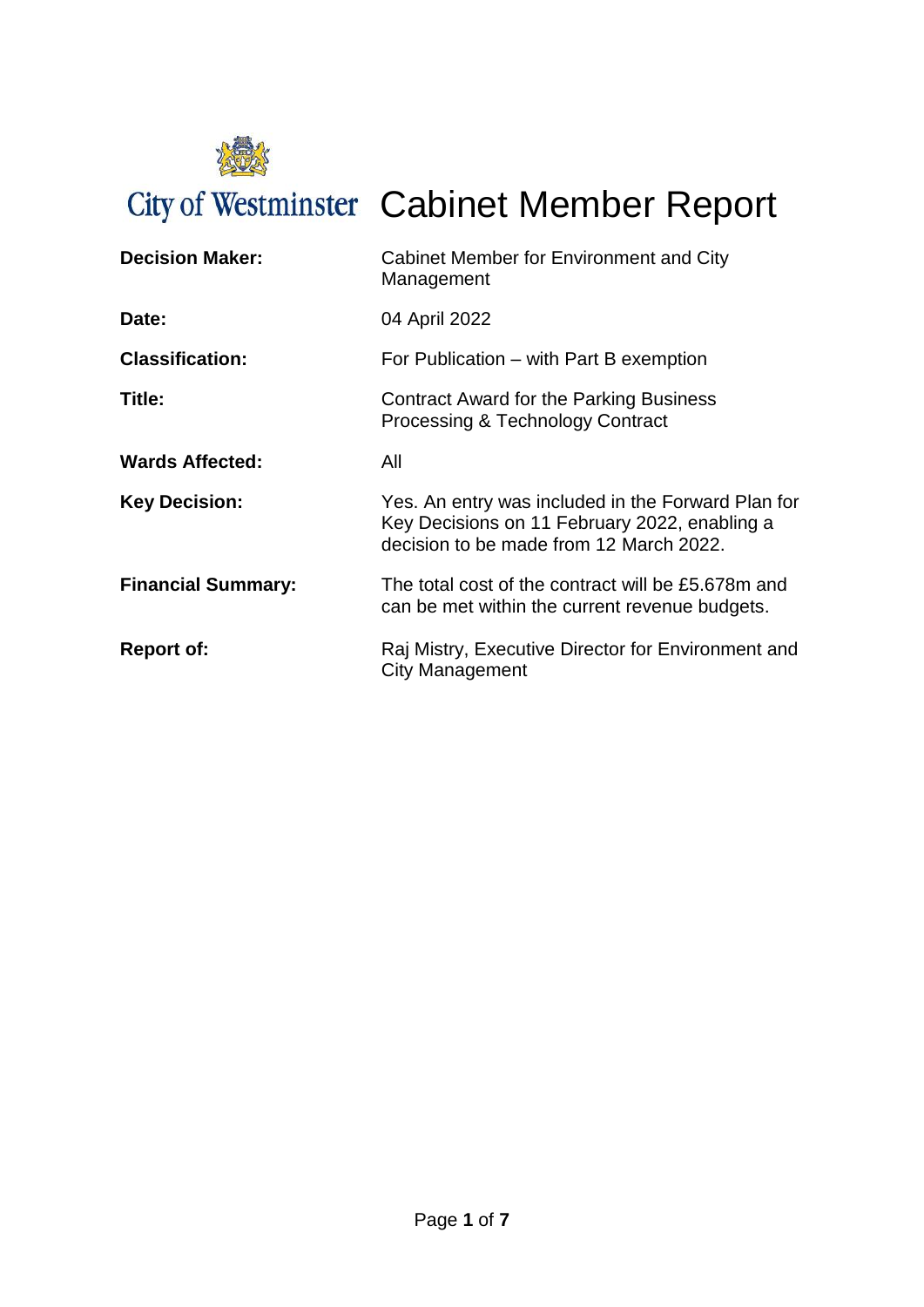## **1. Executive Summary**

1.1. The report gives recommendations for the direct award of the Parking Business Processing & Technology Contract for the period from 1 May 2022 to 31 March 2023 to NSL Limited to allow for continuation of the service provision whilst the service is currently being reprocured.

## **2. Recommendations**

- 2.1 That Part B of this report be confidential pursuant to paragraph 3 of Schedule 12A to the Local Government Act 1972 because it contains information relating to the financial or business affairs of tenderers for the contract which is the subject of this report.
- 2.2 That the Cabinet Member for Environment and City Management approves the recommendation to award the Parking Business Processing and Technology Contract for the provision of parking technology software, back-office permit issuance, PCN management for the period from 1 May 2022 to 31 March 2023 to NSL Limited. The full contract term is 11 months at an estimated total contract cost of £5.678m (variable transaction volumes affecting final value).
- 2.3 That the Cabinet Member for Environment and City Management approves the Waiver of the Procurement Code to allow a direct award of a contract to NSL Ltd.

## **3. Reasons for Decision**

- 3.1 The COVID 19 crisis has played a major impact on service delivery, with the Council's initial response being to focus on critical and essential services. As a result, staff were diverted to deal with urgent and business critical matters. Furthermore, a number of companies had to make their employees furloughed as they tackled the economic impact of the pandemic upon their businesses. As a result, issuing re-procurements at this time may have limited supplier participation. Uncertainty brought about by the COVID 19 crisis, most notably the changes to the amount of journeys into Westminster also meant that the Council spent additional time assessing the future requirements of parking contracts that the Council would need to have in place and how this would impact on new service models and specifications.
- 3.2 Following on from the strategy to remove the technology services elements from the Business Processing and Technology Services Contract for future services, this direct award will allow time for the implementation of a new parking technology software solution to be delivered under a separate contract. The Council wants to be in a position where it is able to provide details of the software solution that underpins both the Business Processing Parking Services Contract and the People and Resources Services Contract to potential providers for new contracts which will be procured to commence in 2023.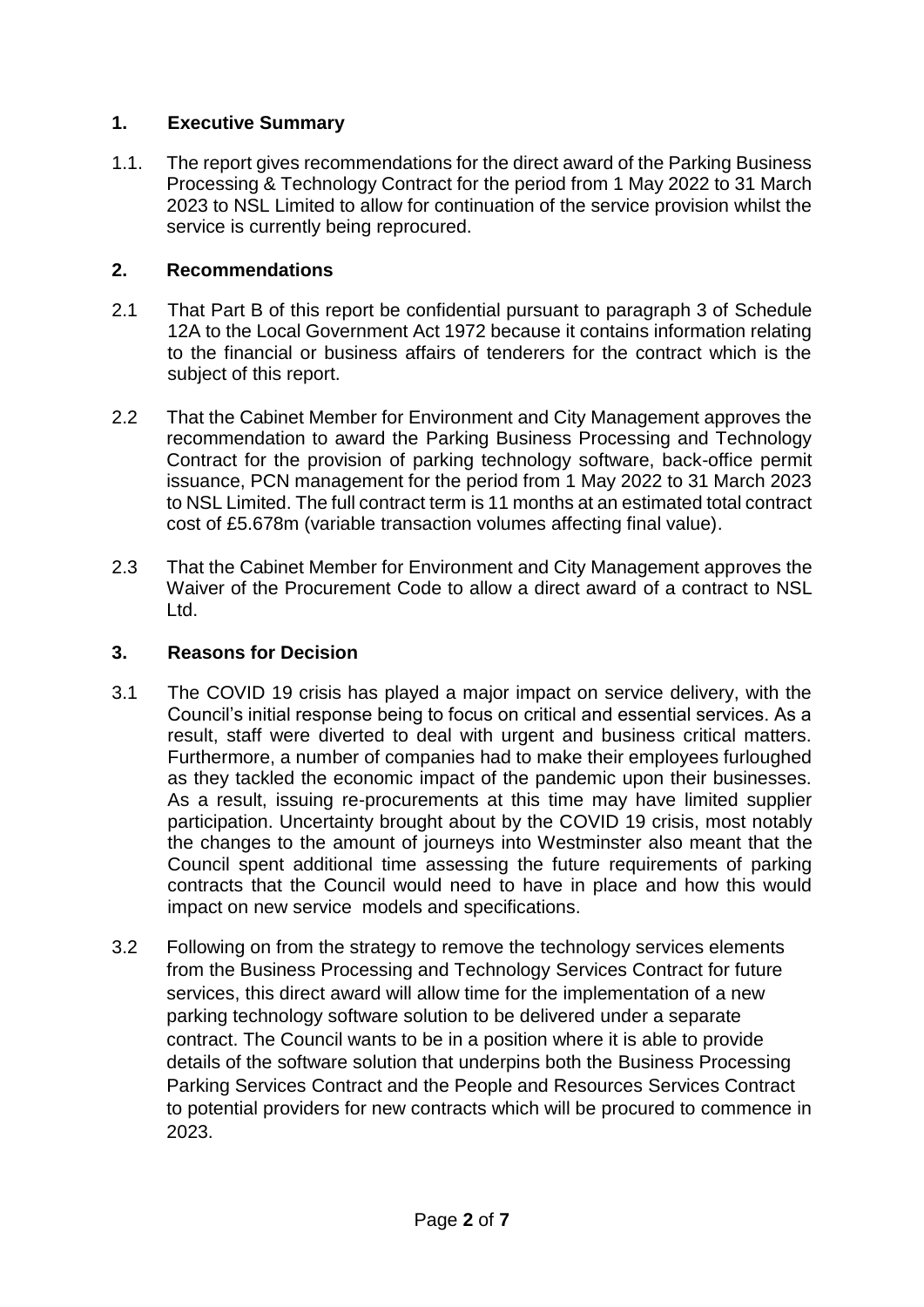3.3 The design of the future operating model for Parking Services has now been finalised and the project team are now at the latter stages of developing relevant procurement strategies. This is pending internal governance approval with the re-procurement to be issued shortly there afterwards once governance approvals have been obtained. Re-procured new service contracts are planned to commence from 1 April 2023, and it is necessary to have the current services provided in the interim until 1 April 2023.

# **4. Background**

- 4.1 Since an OJEU restricted procurement exercise was conducted in May 2013 and following Cabinet approval of the Gate 2 contract award on 21 November 2013 the current contract was awarded to NSL Ltd to provide Business Processing and Technology Services for parking management within the City of Westminster for an initial term of four (4) years with the option to extend for a further two (2) years. The contract was originally awarded at £24,997,432 for the initial term.
- 4.2 The contract commenced on 1 November 2014 and the original term ended on 31 October 2018. The option to extend for a further two (2) years to 31 October 2020 was exercised at a contract value of £9,000,000 bringing the total contract award to £33,997,432 over the six (6) years.
- 4.3 In April 2020, it was agreed that the Council would directly award another contract to NSL Limited for a period of 18 months from 1 November 2020 to 30 April 2022 for a contract cost of £7,885,233 with a provision of a 6-month extension to October 2022. To align all contracts we are seeking to award the contract to NSL Ltd from the 30 April 2022 to the 31 March 2023 to allow all new re-procured contracts to commence from 1 April 2023. However, the 6 months extension provision will not be sought to be approved given the recommendation in this report seeking approval.

## **5. Award of Contract**

## **5.1 Award Process**

5.1.1 As this was a direct award, using the same contract conditions as previous, a formal procurement process was not followed.

## **6. Mobilising the New Contract**

6.1 Although this is a direct award of a new contract. The provider NSL Limited remains the same as is existing, and the terms of the contract remain the same as existing. There is therefore, little to no mobilisation required.

## **7. Financial Implications**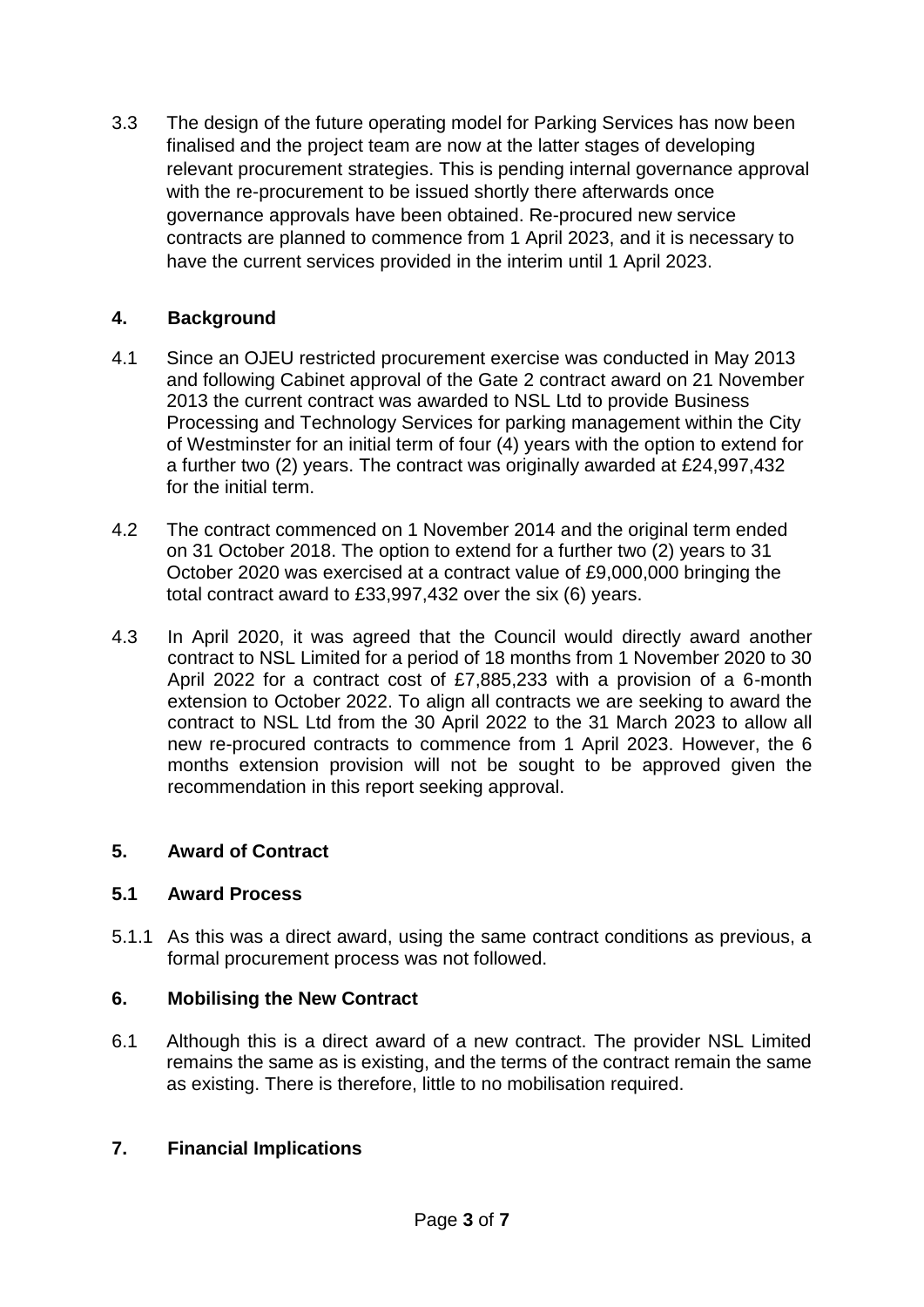- 7.1 Parking Services have sufficient revenue budgets in 2022/23 to meet the cost of the proposed award.
- 7.2 There are no savings directly associated with this award. There is however a £0.500m commitment in the Medium Term Financial Plan for a Contract Re-let saving for 2023/24 in the Parking Service. This will be delivered through the service redesign across the Parking contract Re-lets.
- 7.3 There are further financial implications in Part B of this report.

### **Finance comments supplied by Mark Lampard, Finance Manager, Environment and City Management; mlampard@westminster.gov.uk**

## **8. Legal Implications**

- 8.1 The report is seeking authority to directly award a contract to NSL Limited (company reg 06033060 for the period from 1 May 2022 to 31 March 2023 with the option to extend the contract for a period of up to 3 months. The estimated costs of the 11 months period is circa £5,678,000.
- 8.2 There are limited circumstances in which a contracting authority is permitted to award a contract without prior publication of a contract notice as required by regulation 32 of the Public Contracts Regulations 2015 (the PCR) ).
- 8.3 There are further legal implications in Part B of this report.

**Legal comments supplied by Andrew Ogalo, Senior Solicitor (Interim) and Sharon Cudjoe, Senior Solicitor, Bi Borough Shared Legal Services; [aogalo@westminster.gov.uk;](mailto:aogalo@westminster.gov.uk) sharon.cudjoe@rbkc.gov.uk**

#### **9. Risk Management Implications**

- 9.1 If a new contract is not awarded there is the risk that the service will not continue, this will leave the Council without the ability to keep the public highway safe and unable to keep traffic flowing. The Council have a statutory duty to secure the expeditious, convenient and safe movement of vehicular and other traffic (including pedestrians) and the provision of suitable and adequate parking facilities on and off the highway. Enforcement of the regulations is therefore necessary in order for this to be achieved.
- 9.2 There are further risk management implications in Part B of this report.

## **If you have any queries about this Report or wish to inspect any of the Background Papers, please contact:**

*Jonathan Rowing, Head of Parking, Parking Services jrowin[g@westminster.gov.uk](mailto:dbudds@westminster.go.uk)*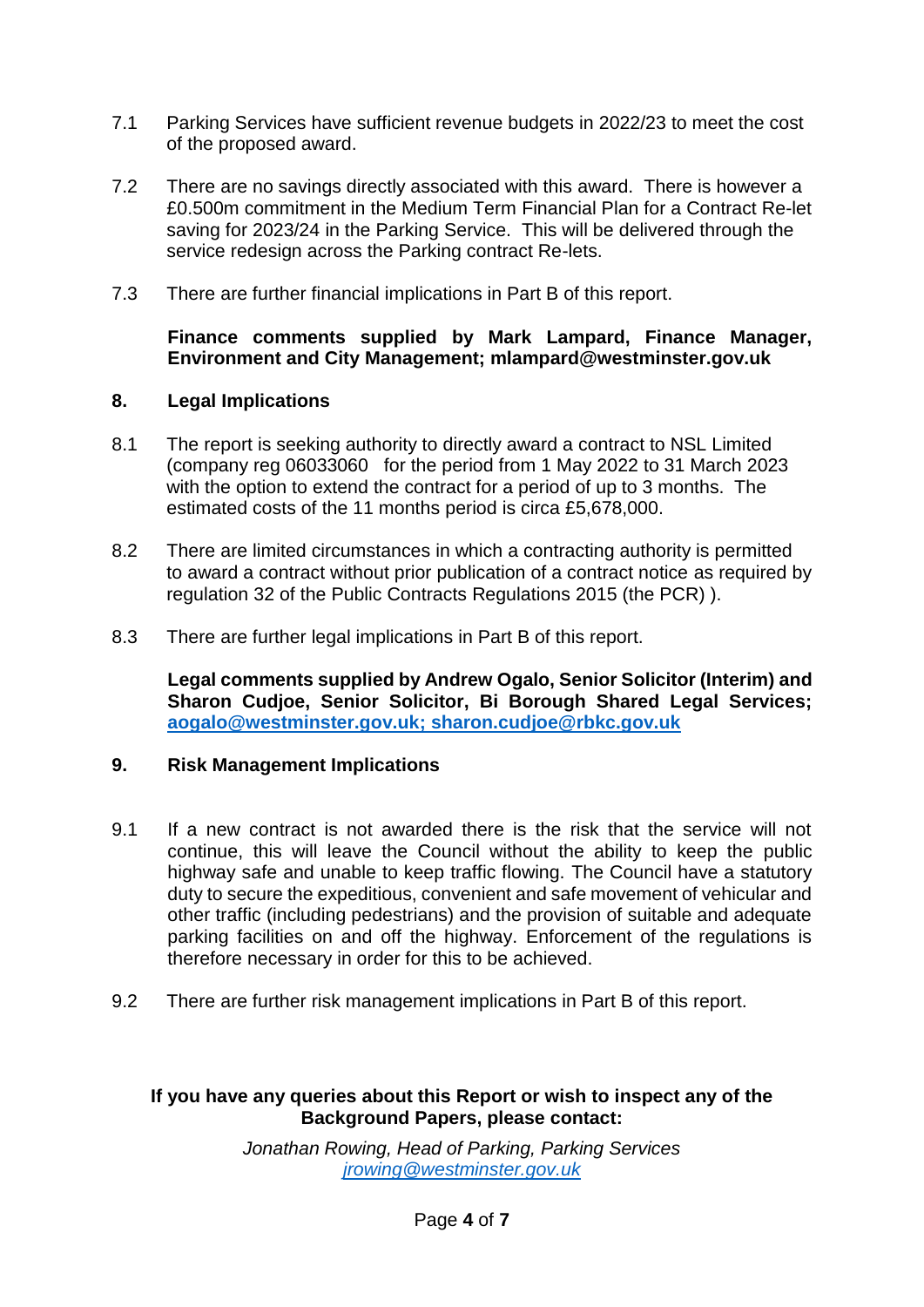## *NB: For individual Cabinet Member reports only*

## For completion by the **Cabinet Member for Environment and City Management**

#### **Declaration of Interest**

I have <no interest to declare / to declare an interest> in respect of this report

| Signed:                                                                                                                                                                                                                                                                           | Date:                           |
|-----------------------------------------------------------------------------------------------------------------------------------------------------------------------------------------------------------------------------------------------------------------------------------|---------------------------------|
| NAME:                                                                                                                                                                                                                                                                             | <b>Councillor James Spencer</b> |
| State nature of interest if any                                                                                                                                                                                                                                                   |                                 |
|                                                                                                                                                                                                                                                                                   |                                 |
| (N.B: If you have an interest you should seek advice as to whether it is appropriate to make a<br>decision in relation to this matter)                                                                                                                                            |                                 |
| For the reasons set out above, I agree the recommendation(s) in the report entitled<br>Contract Award for the supply, installation and operation of eight new rapid charge<br>points for Westminster City Council.                                                                |                                 |
|                                                                                                                                                                                                                                                                                   |                                 |
| Cabinet Member for Environment and City Management                                                                                                                                                                                                                                |                                 |
|                                                                                                                                                                                                                                                                                   |                                 |
| If you have any additional comment which you would want actioned in connection<br>with your decision you should discuss this with the report author and then set out<br>your comment below before the report and this pro-forma is returned to the<br>Secretariat for processing. |                                 |
| <b>Additional comment:</b>                                                                                                                                                                                                                                                        |                                 |
|                                                                                                                                                                                                                                                                                   |                                 |
|                                                                                                                                                                                                                                                                                   |                                 |
| If you do not wish to approve the recommendations, or wish to make an alternative<br>decision, it is important that you consult the report author, the Director of Law, City<br>Treasurer and, if there are staffing implications, the Director of People Services (or            |                                 |

their representatives) so that (1) you can be made aware of any further relevant considerations that you should take into account before making the decision and (2) your reasons for the decision can be properly identified and recorded, as required by law.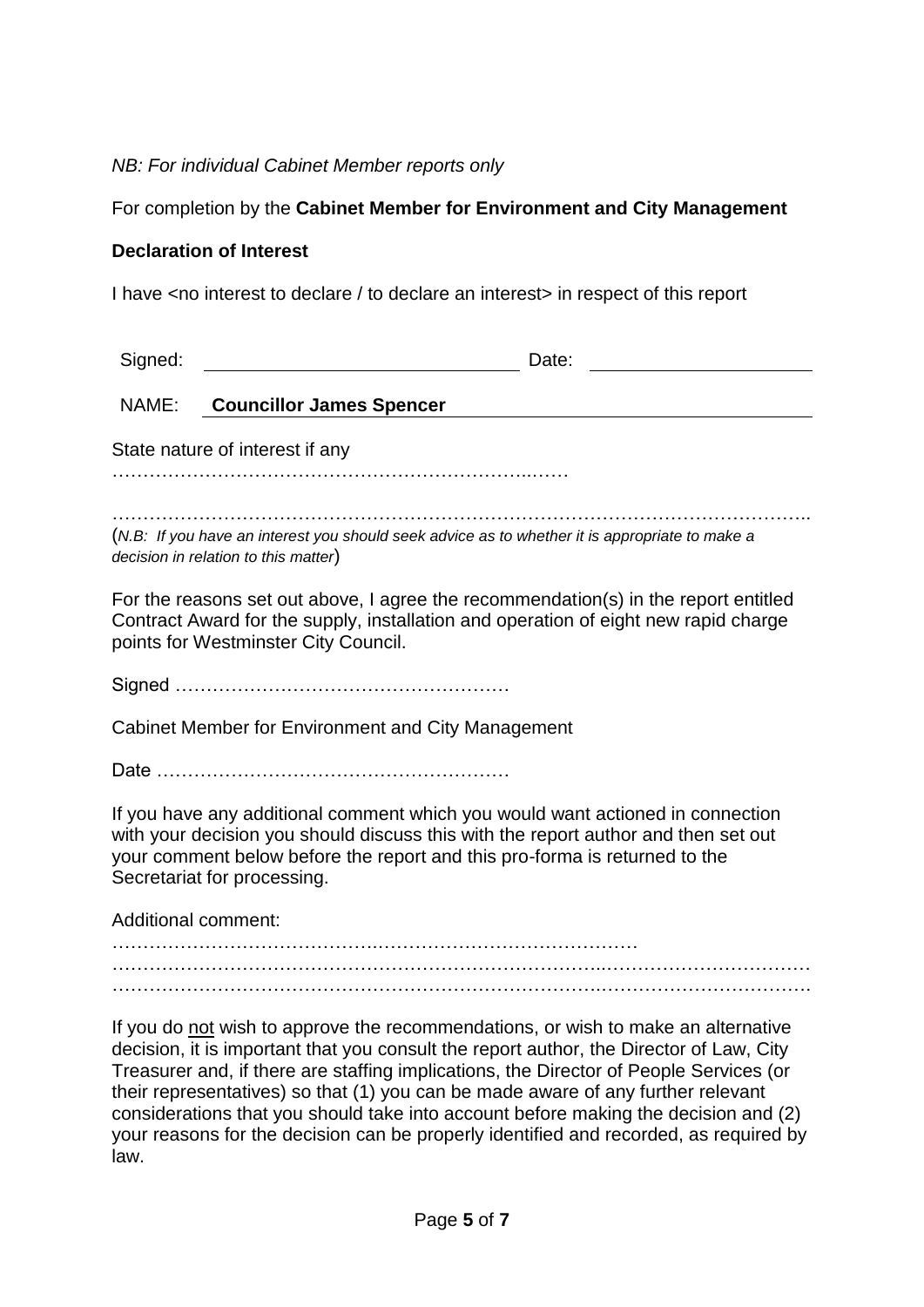Note to Cabinet Member: Your decision will now be published and copied to the Members of the relevant Policy & Scrutiny Committee. If the decision falls within the criteria for call-in, it will not be implemented until five working days have elapsed from publication to allow the Policy and Scrutiny Committee to decide whether it wishes to call the matter in.